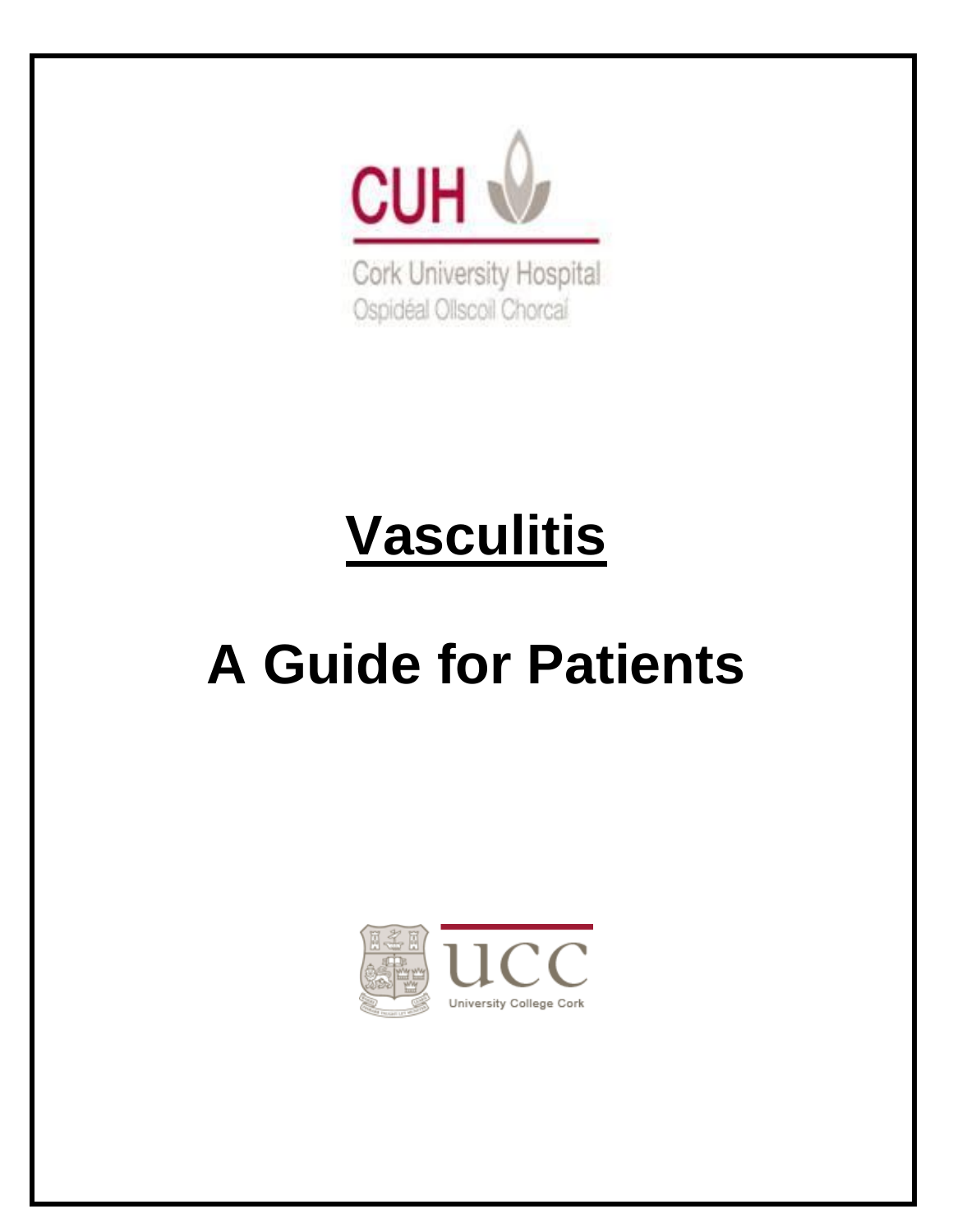# **What is Vasculitis?**

Vasculitis is a rare disease which affects about one in 40-50,000 people each year. Vasculitis means inflammation causing damage to the walls of blood vessels. This damage can cause the vessel to partially or completely block off, cutting off the blood supply to organs and preventing them from working normally. Vasculitis can affect large, medium or small blood vessels so the symptoms of vasculitis can appear anywhere in the body.

Your immune system normally protects you from harmful bacteria and viruses. Vasculitis is an *auto*immune illness. An autoimmune response is the immune system mistaking "self" (you) as "non-self" (stranger). The body's own immune system starts to attack the cells lining the blood vessel wall injuring them.

#### **What causes vasculitis?**

Doctors and scientists are coming closer to understanding what causes vasculitis but a lot remains to be discovered. It does not seem to be hereditary. Possible trigger factors include viral infections, environmental exposures or a combination of these and other factors, but no one knows for sure.

There are several types of vasculitis and they are all related. You may have heard your Doctor talk about you having an "ANCA" autoantibody in your blood.

What is an Antibody? Antibodies are proteins normally generated by the immune system to protect us against invading viruses and bacteria.

What is an Autoantibody? An autoantibody is an abnormal antibody that mistakenly targets "self" (you) instead of a bacteria or a virus.

What are ANCA? ANCA are a type of autoantibody found in many patients with small-vessel vasculitis. ANCA are used to help in the diagnosis of small-vessel vasculitis.

ANCA stands for Anti-Neutrophil Cytoplasmic Antibody. A Neutrophil is a type of white blood cell that normally helps fight infection.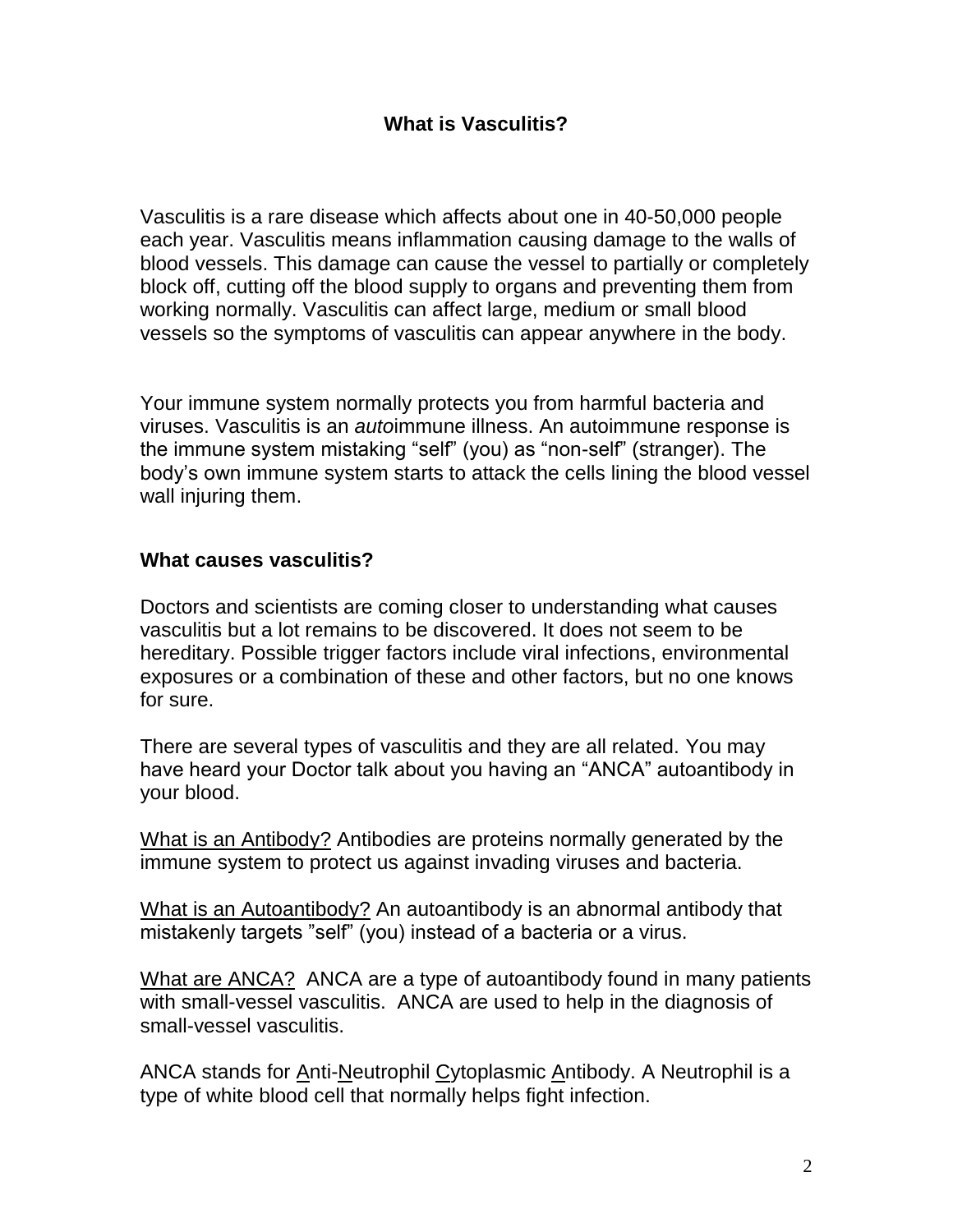You may have one of two types of ANCA:

1. An ANCA directed against a part of neutrophils known as myeloperoxidase. It is sometimes referred to as "MPO-ANCA" or "P-ANCA"

2. An ANCA directed against a part of neutrophils known proteinease 3. It is sometimes referred to as "PR3-ANCA" or "C-ANCA".

Vasculitis can occur even in the absence of an ANCA and while measuring the ANCA level is useful for monitoring the disease it is not 100% accurate at telling us whether your disease is active or not.

Some patients may have vasculitis without having a detectable ANCA in their blood and you can also have an ANCA without vasculitis.

The types of vasculitis described in this booklet are:

- Microscopic Polyangiitis
- Granulomatosis with Polyangiitis (Wegener's Granulomatosis)
- Eosinophilic Vasculitis (Churg-Strauss Syndrome)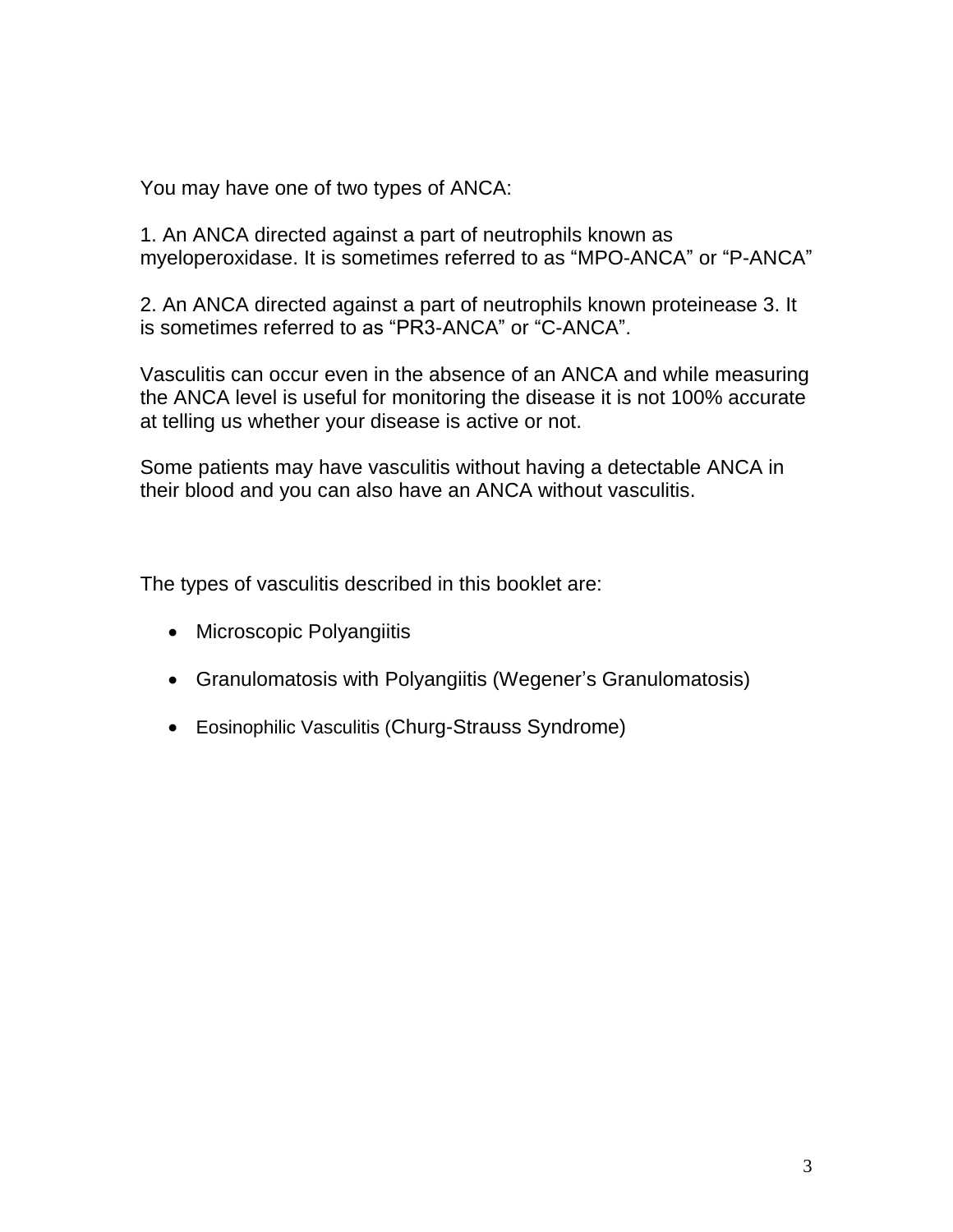### **Who gets vasculitis?**

Vasculitis occurs for the first time in 10-20 people every year in Cork and Kerry. It affects mostly middle age to older people with the average age being in the early 60s. However, young children and very elderly people can develop the disease also.

Vasculitis affects men and women equally.

#### **What types of vasculitis are there?**

Many different parts of the body may be affected. Parts of the body that might be affected include the following:

- Kidney
- Joints
- Lung
- Skin
- Sinuses / Nose
- Nerves
- Gastrointestinal tract (Gut)
- Eyes

#### **How long will the vasculitis last?**

Your vasculitis may be a short-term illness (months) and cured by treatment. However, it may develop into a long term ("chronic") disease that you will have to manage for the rest of your life. If your disease is chronic, you may have long periods when it seems to go away. This is called a "remission". When it recurs this is called a "relapse". Because there is always the possibility of it returning, you will need to be checked by your doctor on a regular basis.

# **What are the symptoms of vasculitis?**

The symptoms of vasculitis are easily confused with other illnesses, so the disease often goes unrecognised for a long time. Many people first have flu-like symptoms with fever, body aches, pain in joints and muscles, reduced appetite and weight loss. More people become sick in the late Autumn, winter or early spring than in other seasons. You can feel very tired, and may need to sleep for many hours at a time even after your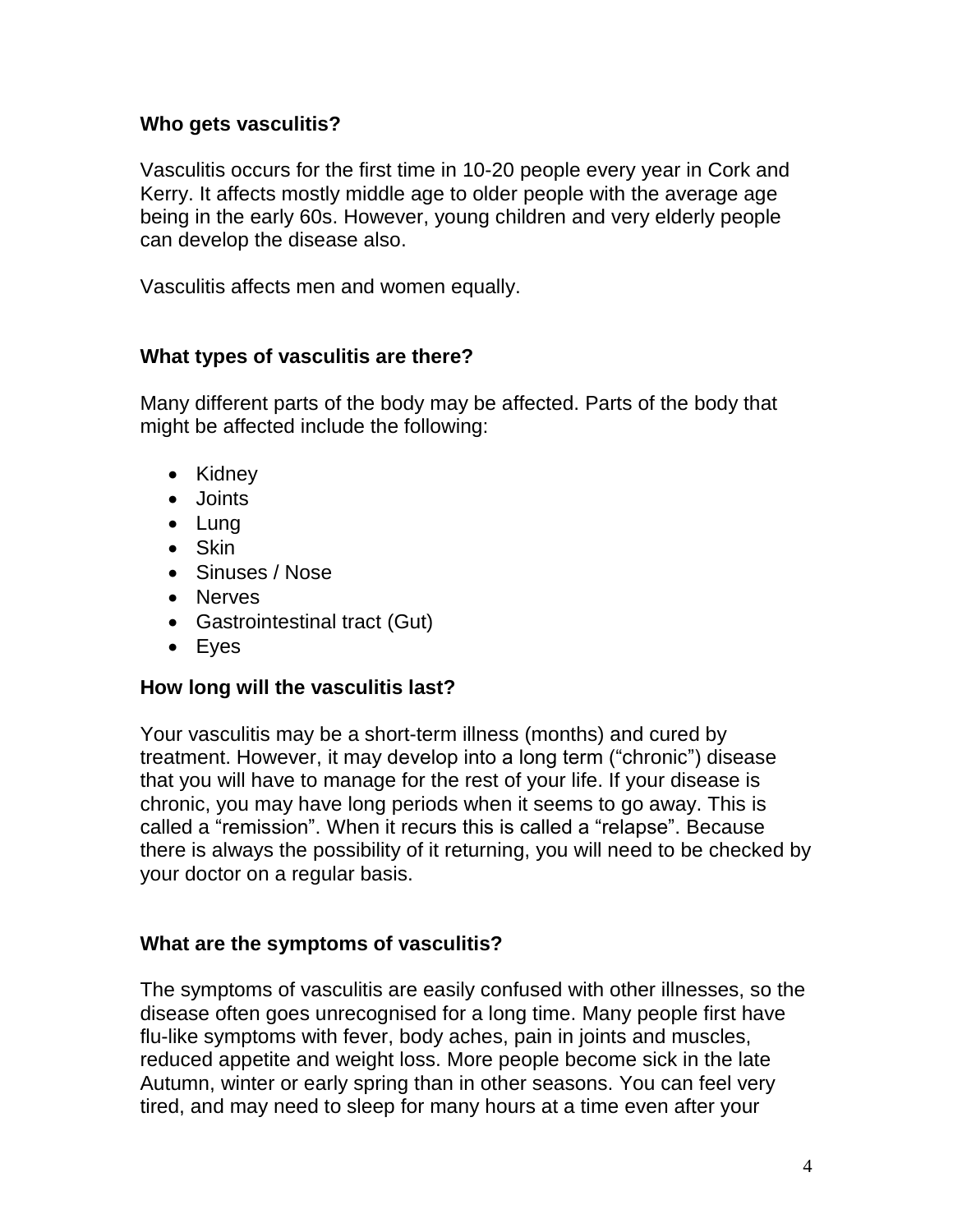treatment has begun. Your joints may ache and even swell. You may have all or some of the symptoms or you may have different ones at different times.

It is important to be attentive for new or worsening symptoms that might develop, even while you are on treatment. These may suggest a disease relapse, be a side effect of treatment or be co-incidental. Discuss them with your Doctor.

The following is a list of symptoms for each area of the body:

- Ear: hearing loss, pain, a feeling of fullness
- Eye: red eyes that hurt, blurry vision, headaches
- Gastrointestinal tract: pain in your stomach or blood in your bowel motion
- Joints: pain and/or swelling to different parts of your body. Only a few joints may be involved or many.
- Kidney: urine turns brown, tea-colored or red meaning a leakage of blood through the inflamed kidney into the urine
- Lung: a cough this can be mistaken for pneumonia. If you cough up blood you must see your doctor right away.
- Nose: a "runny nose" that becomes worse, usually caused by sinus drainage. You may also have pain in your nose, recurrent nose bleeds or have trouble breathing through your nose.
- Trachea: shortness of breath
- Skin: red or purple spots that show up on your skin, ulcers, itching, hives or a rash.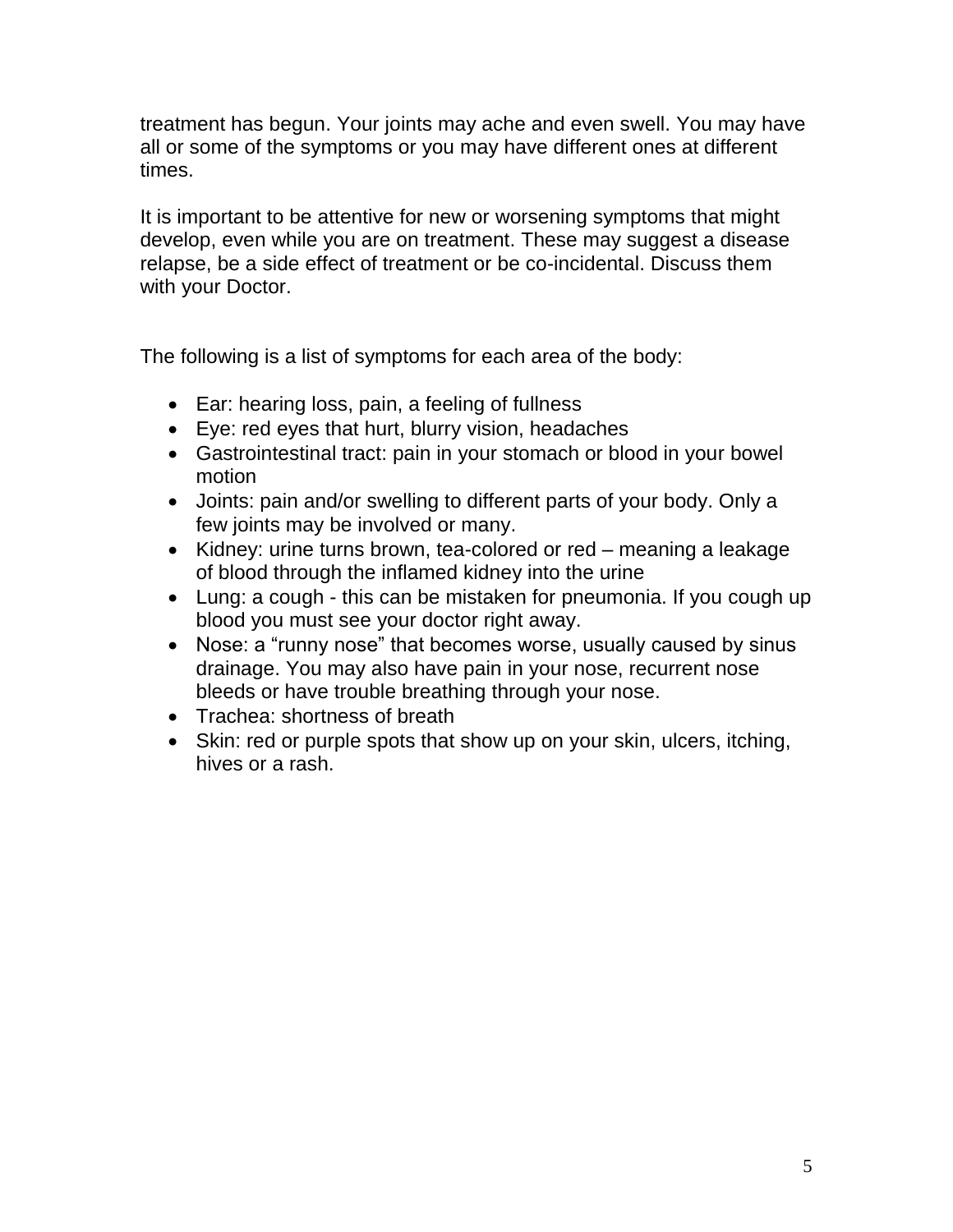## **Is vasculitis contagious?**

No. Vasculitis cannot be caught by friends or family.

## **Is vasculitis hereditary?**

Vasculitis does not seem to run in families.

#### **What types of tests and examinations are done to diagnose vasculitis?**

Your doctor will use a combination of your medical history, a physical examination, blood tests, X-rays and possibly a biopsy to diagnose vasculitis. Your doctor will focus on the body systems that are most commonly affected and examine those specific areas.

A biopsy of the affected area may be needed to help your doctor to make a diagnosis and decide what type of treatment will be best for you. A biopsy means that a small piece of tissue is taken so it can be looked at under a microscope. A specialist doctor known as a Pathologist will examine the biopsy for evidence of damage to blood vessels to help make the diagnosis of vasculitis.

Sometimes your doctor may refer you to another doctor who specialises in the treatment of specific organs.

- A blood test will be used to find out if you have an ANCA.
- Blood and urine tests will be used to tell if the vasculitis is in your kidney.
- Your doctor may listen to your lungs and get a chest x-ray or a CT scan to check for problems in your lungs.
- Your doctor may send you to an Ear, Nose & Throat (ENT) specialist to look at your entire upper respiratory tract using a special scope.
- Your doctor may send you to an Eye Doctor (Ophthalmologist) specialist to look examine your eyes.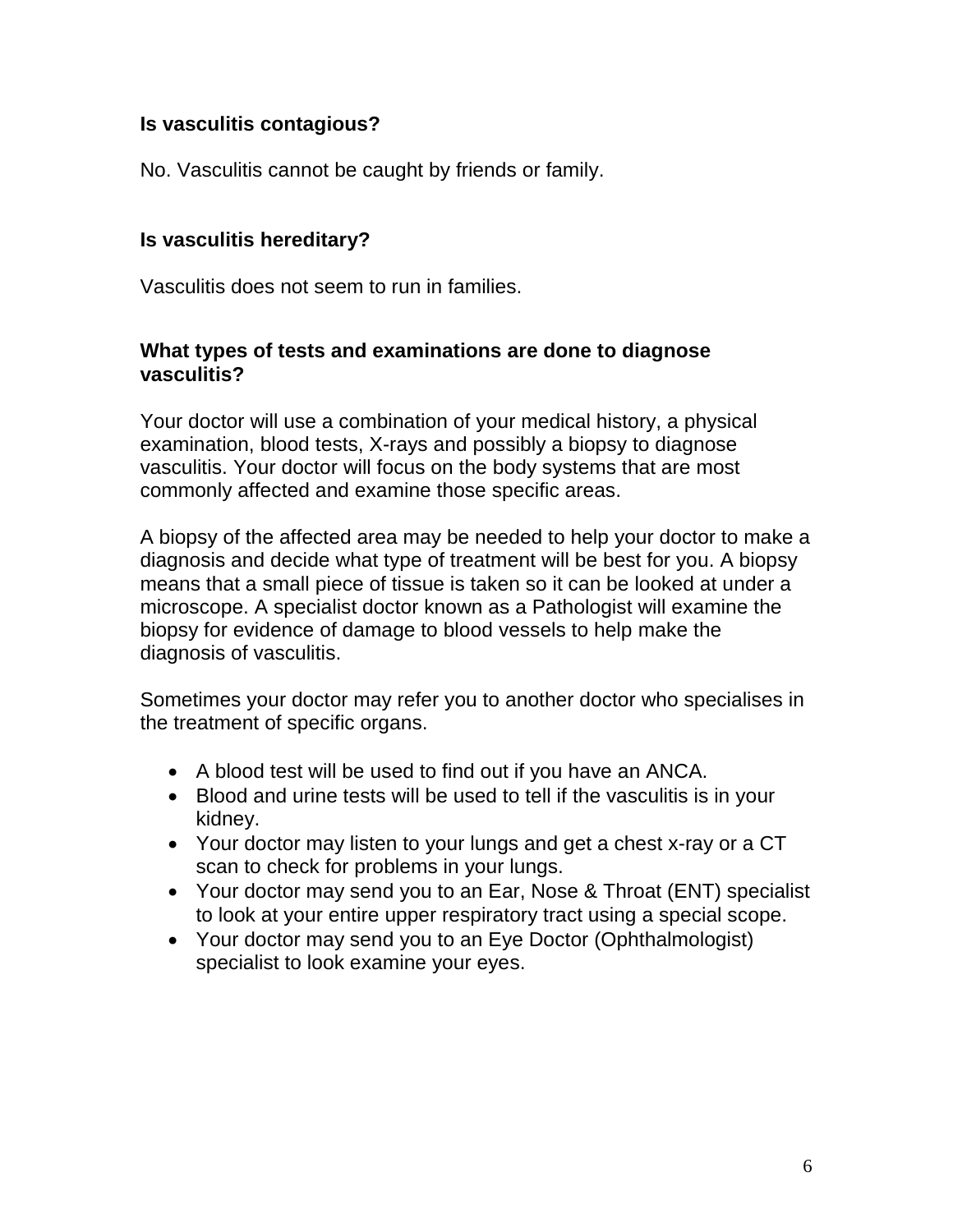### **Do I need to see a specialist before I begin treatment?**

Yes, because vasculitis is so rare, it is important to see one or more experts in this field who can diagnose your disease, recommend treatment and follow up with you on a long-term basis.

Vasculitis can affect many organ systems in your body. So you may need to be cared for by several specialists who can coordinate your care.

#### **What type of treatment will I be receiving?**

Your doctor will be using the results from blood tests and other tests to decide which treatment will be best for you. The goal of treatment is to quickly stop the inflammation that can cause organ damage while not overtreating and causing infections or other side effects.

Treatment is a balancing act: too little and symptoms of the disease may not come under control or flare later, too much and infections and other complications can occur.

The treatment you receive is based on:

- The type of vasculitis you have
- The severity of your disease
- How many of your organ systems are affected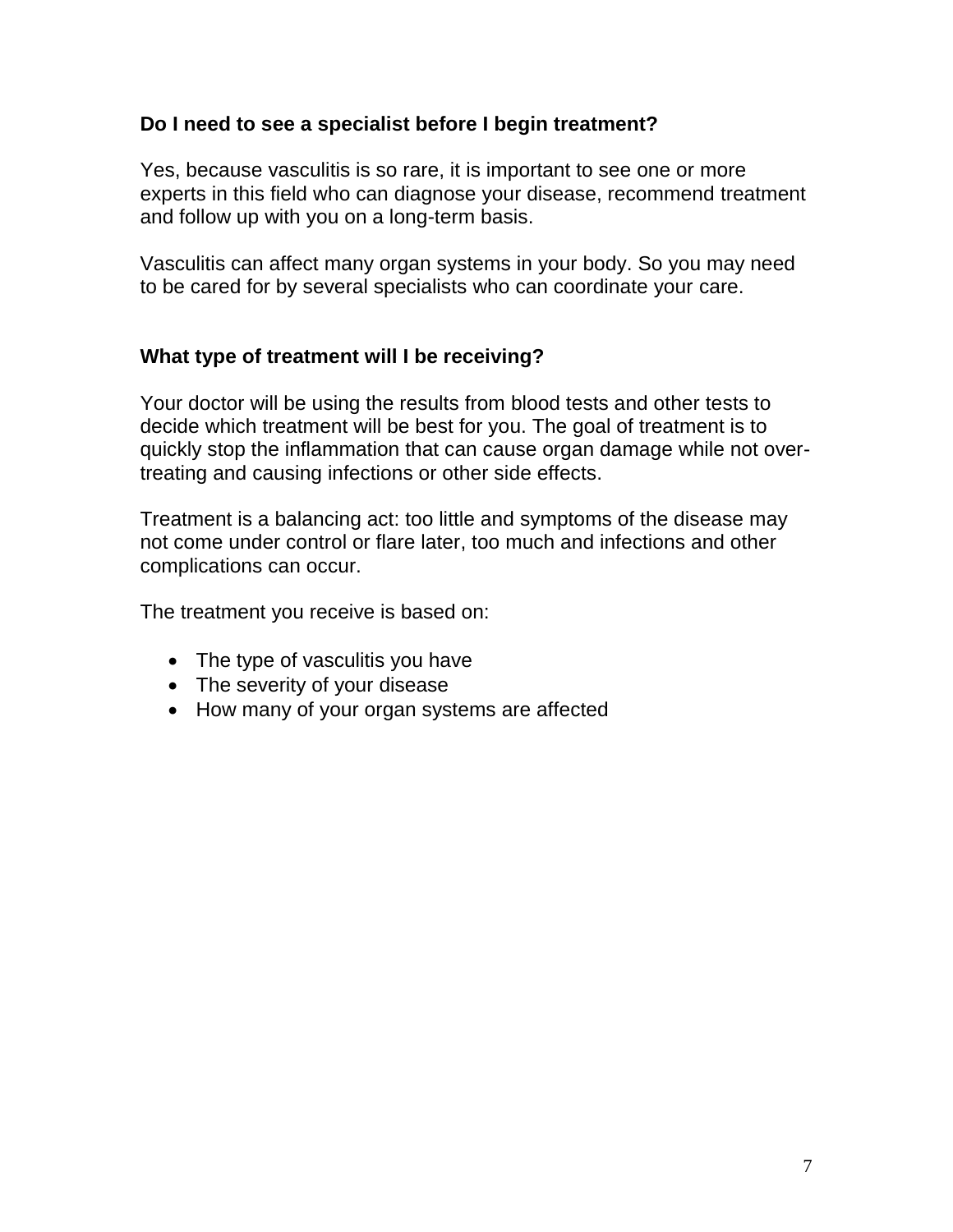# **What do I need to do to prepare for treatment?**

Being told you have a rare and serious disease can be stressful and overwhelming. Your Doctor or Nurse Specialist will be giving you lots of information about the treatment options. While you are learning about these choices and what decisions to make, it is important to bring a family member or friend to your appointments. That allows someone else to help you take notes and ask questions so that you don't have to remember everything you're being told.

Here are some questions you may want to ask your doctor and other health team members.

- What is my diagnosis?
- What stage is my disease?
- What are my treatment do you recommend for me? Why?
- What are the chances that the treatment will be successful?
- What are the risks and side effects of treatment?
- How long will my treatments last?
- Will I have to change my normal activities?

There are note pages at the end of this booklet to write down the answers to your questions as you talk to your Doctor.

# **What are the types of treatment used for my disease?**

There are several treatment options for your disease. These are often used in combination in an attempt to control the disease while minimising any harmful or unpleasant side effects.

- Corticosteroids (Prednisolone / Methylprednisone). Commonly known as "steroids" these may be given intravenously or in pill form. Corticosteroids work by controlling inflammation and suppressing the immune system.
- Immunosuppressive drugs such as cyclophosphamide, methotrexate, azathioprine (Imuran), mycophenolate mofetil (CellCept / Mycolat) or Rituximab may be given. They suppress the immune system and help kill the immune system cells that cause damage to the blood vessels.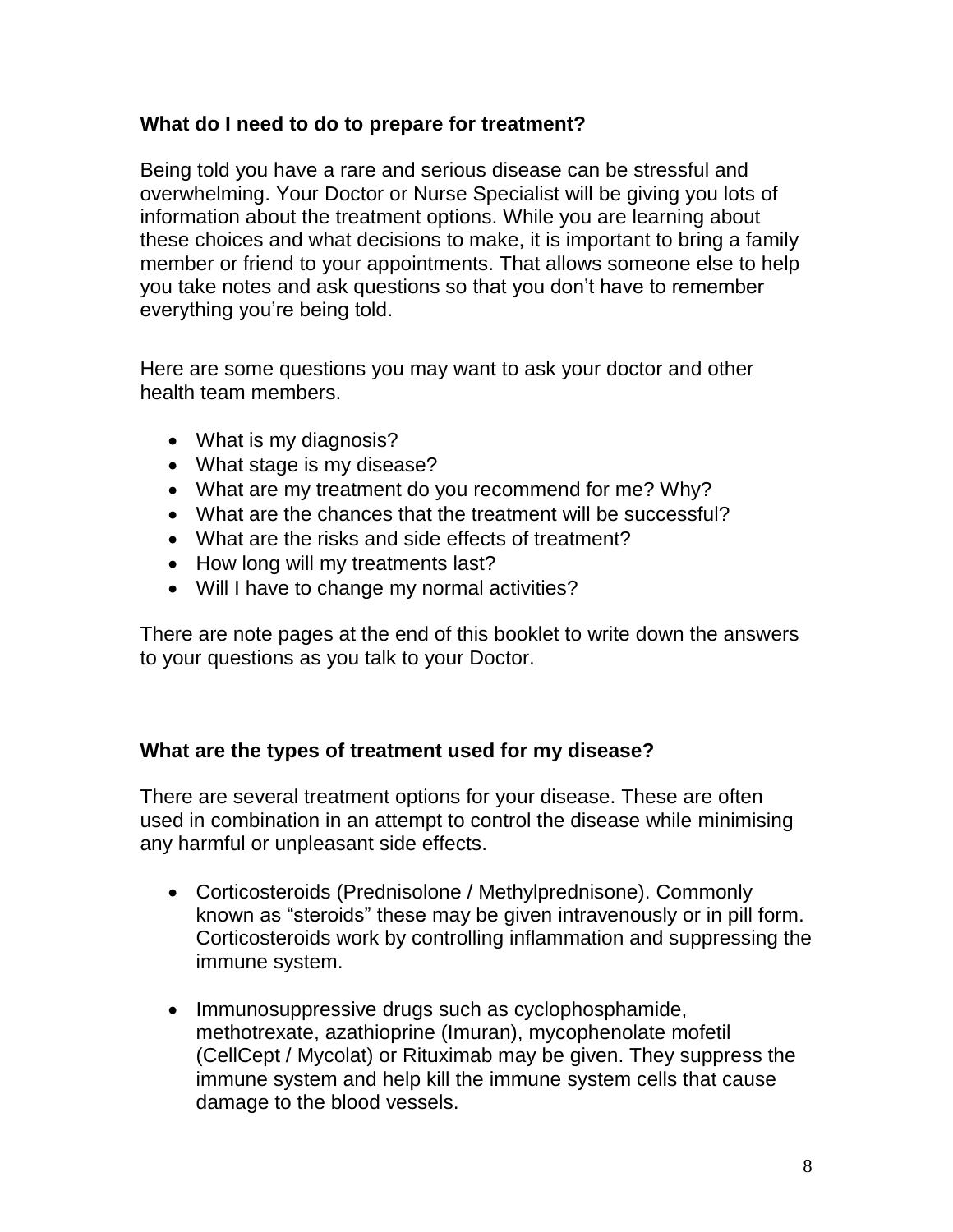- Antibiotics such as trimethoprim/sulfamethoxazole (Septrin) may help prevent relapses, especially in the nose.
- Plasmapheresis, also known as plasma exchange is a method of directly removing ANCA antibodies from blood. This is performed in the hospital and may help in more severe cases.

#### **What are the side effects of these medicines?**

Side effects can be a part of any treatment program and will affect each person differently. Other, less common side effects not listed here may also occur. Some of the more common side effects for each drug are:

# **Corticosteroids**

- Sleeplessness depending on the dose, you may find it hard to sleep. Your doctor can prescribe medicines to help you sleep. This side effect usually goes away as the steroid does decreases
- Weight gain you may gain weight when you are on larger doses of steroids, especially in your face. To help avoid weight gain, eat lots of fruits and vegetables and keep a supply of ready-to-eat, healthy snacks available to help satisfy your cravings
- Hair growth you may notice an increase in hair growth on your face and body. This will return to normal as your steroid dose decreases.
- Mood swings your mood may go from feeling very happy to very sad or you may feel more irritable or become easily upset. Knowing that you will be experiencing this may help you to develop your own coping strategies. Talking with a friend, family member or counselor may also help.

# **Cyclophosphamide**

- You may have a drop in your white blood cells. This means you are at a higher risk for infection, and should try to stay away from people who are sick, for example someone with a fever or the flu. You may also have a fall in your red blood count (anaemia) and feel more tired than usual.
- Nausea and vomiting anti-nausea medicines can relieve your symptoms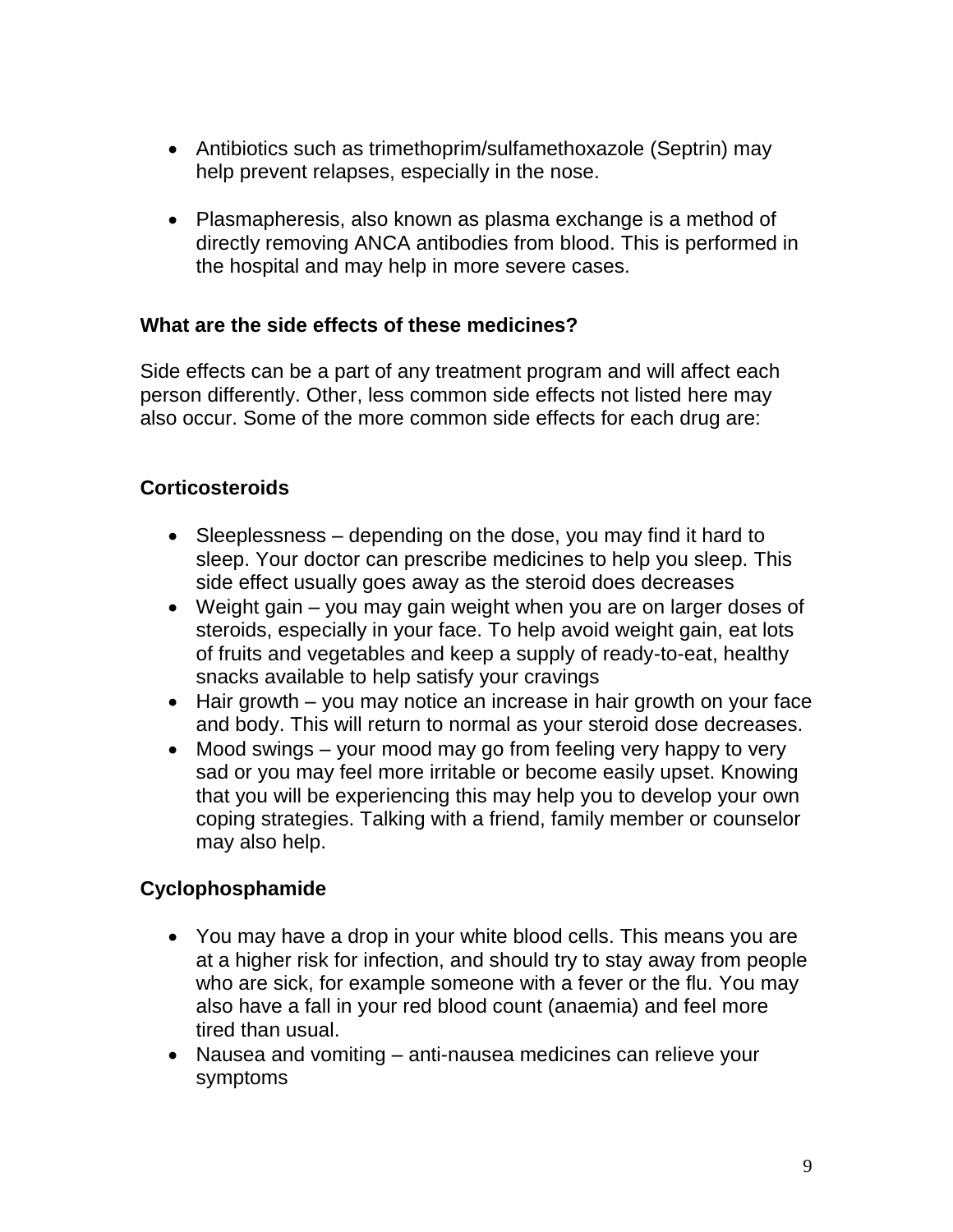- To help prevent damage to your bladder, try to drink lots of fluids on the day of your infusion.
- Your hair may thin as a result of taking the medicine, but will grow back after you finish.

# **Azathioprine**

- You may have a drop in your white blood cells. This means you are at a higher risk for infection, and should try to stay away from people who are sick, for example someone with a fever or the flu. You may also have a fall in your red blood count (anaemia) and feel more tired than usual.
- You may bleed more easily so you will need to be very careful with razors, toothbrushes, knives, and nail cutters
- Sometimes this medicine can cause nausea or vomiting. Taking it after meals and at bedtime may help. Anti-nausea medications can also relieve your symptoms.

# **Mycophenolate Mofetil**

- You may have a drop in your white blood cells. This means you are at a higher risk for infection, and should try to stay away from people who are sick, for example someone with a fever or the flu. You may also have a fall in your red blood count (anaemia) and feel more tired than usual.
- Nausea, vomiting, diarrhoea. Taking the medicine in 3 divided doses rather than twice a day may decrease the nausea or diarrhoea (always consult your doctor before changing the way you take your medicine).

# **Rituximab:**

- This is given as an intravenous infusion with spaced doses several weeks apart.
- Some people may experience allergic side effects to the infusion. These may include low blood pressure, shortness of breath, and skin rashes.
- You may have a drop in your white blood cells. This means you are at a higher risk for infection, and should try to stay away from people who are sick, for example someone with a fever or the flu.
- Other side effects related to the infusion include abnormal heart rhythm, nausea, and vomiting.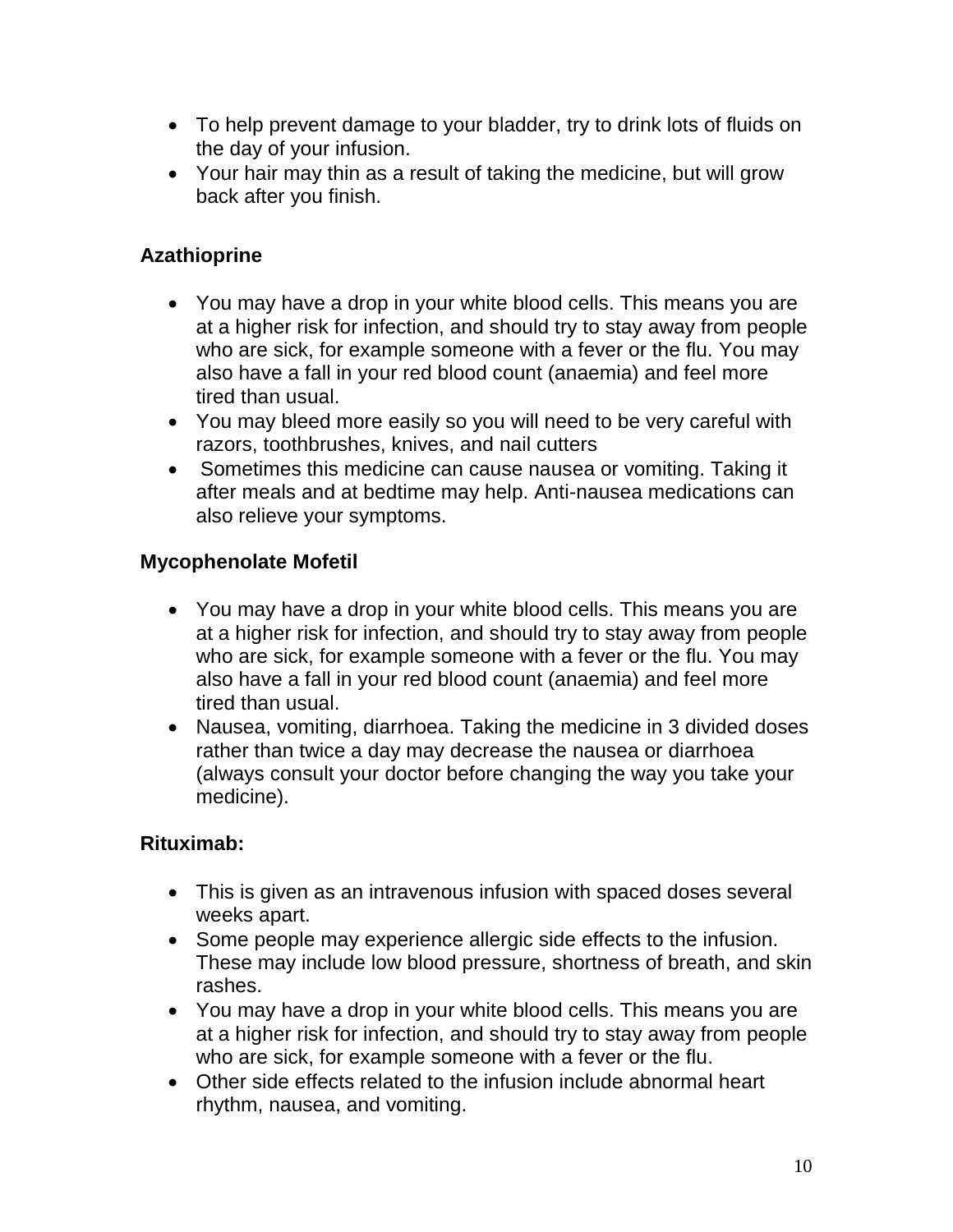# **Septrin / Co-Trimoxazole**:

- Increased sun sensitivity can occur, so it is important to avoid the sun when possible, and wear sunscreen and protective clothing when out in the daylight.
- Contact your doctor immediately if you develop an allergic reaction such as difficulty breathing, tightness of the chest, swelling of the eyelids, face or lips, rash or hives

# **Methotrexate**:

- You may have a drop in your white blood cells. This means you are at a higher risk for infection, and should try to stay away from people who are sick, for example someone with a fever or the flu. You may also have a fall in your red blood count (anaemia) and feel more tired than usual.
- Nausea and vomiting anti-nausea medicines can relieve your symptoms
- Mouth sores
- Bleeding from gums, nose
- Blood found in urine or bowel movement

It is very important to tell your doctor if you unable to take your medication for whatever reason.

If you develop a fever while on any of these medications it is important to seek immediate medical advice.

Please bring an up to date list of your medications with you to every clinic visit.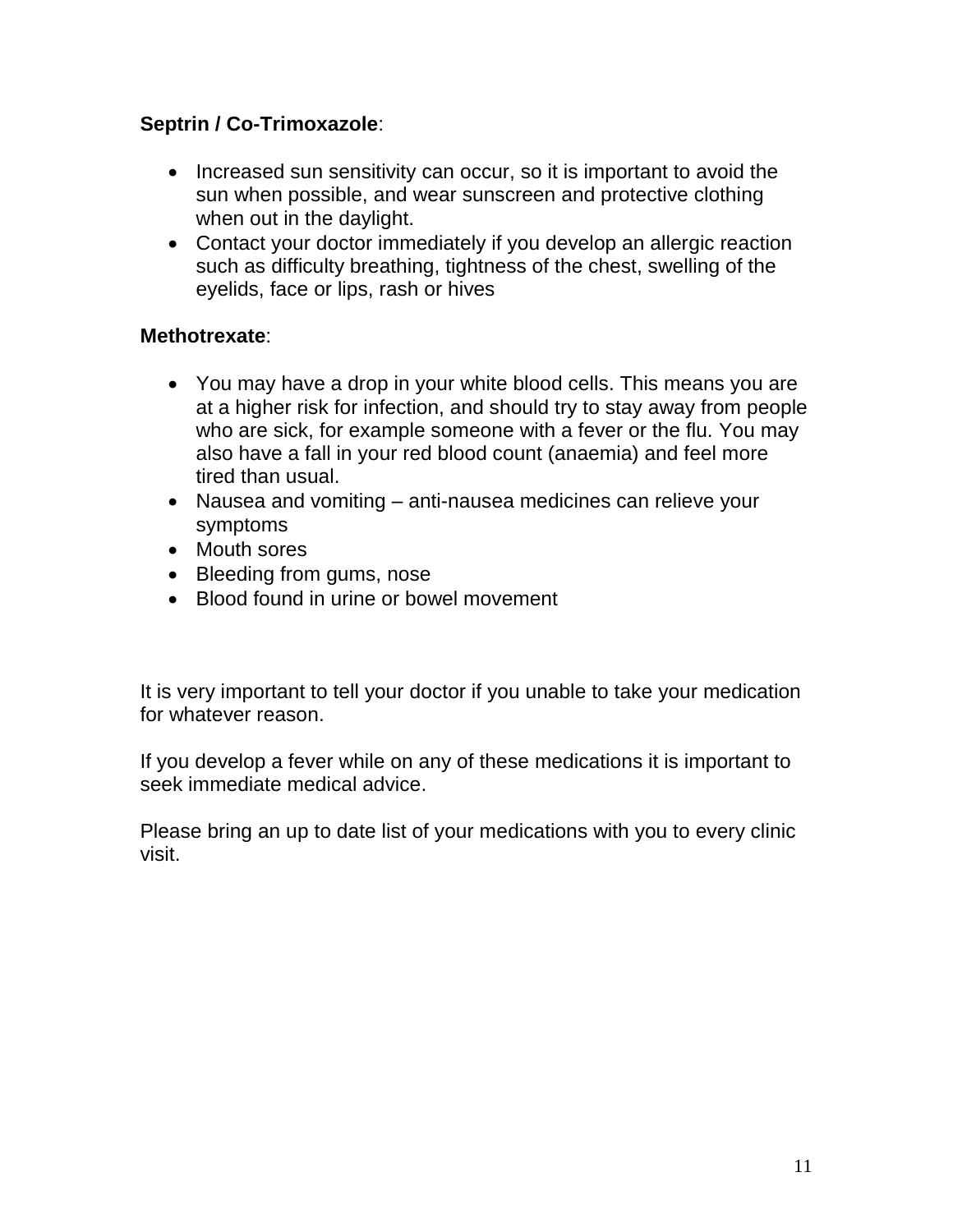#### **What will happen after treatments are finished?**

Following your first treatment phase, you may have a long period of remission. Most patients are in remission after 3-6 months of treatment.

You will need to visit your doctor on a regular basis to monitor you for side effects of the medicines you are taking and to make sure you are diseasefree.

# **What if I have a relapse or a flare?**

A relapse or flare is typical for many chronic illnesses. Almost one in two patients with vasculitis will suffer a relapse of the illness having first enjoyed a period of remission.

You may have tests to make sure your illness is a relapse of vasculitis and not some other illness. If it is a relapse, you and your doctor will choose the best way to treat it. Your therapy may involve taking some of the same medicines you took when you were first treated.

# **What is the outlook for patients with vasculitis?**

The outlook for vasculitis patients has greatly improved with therapy. Patients now routinely go into remission and live long, productive lives. Doctors continue to look for the perfect balance of therapy, meaning one that is highly effective and less toxic.

# **What types of support systems are there for patients with vasculitis?**

Having a rare, chronic disease can be difficult to handle on your own. Sometimes talking to someone about your concerns may help. A friend, family member or a counselor can listen to your thoughts and concerns and help you find ways to cope.

The resources page on the next page of this booklet has a listing of organisations that provide education and support to patients with vasculitis.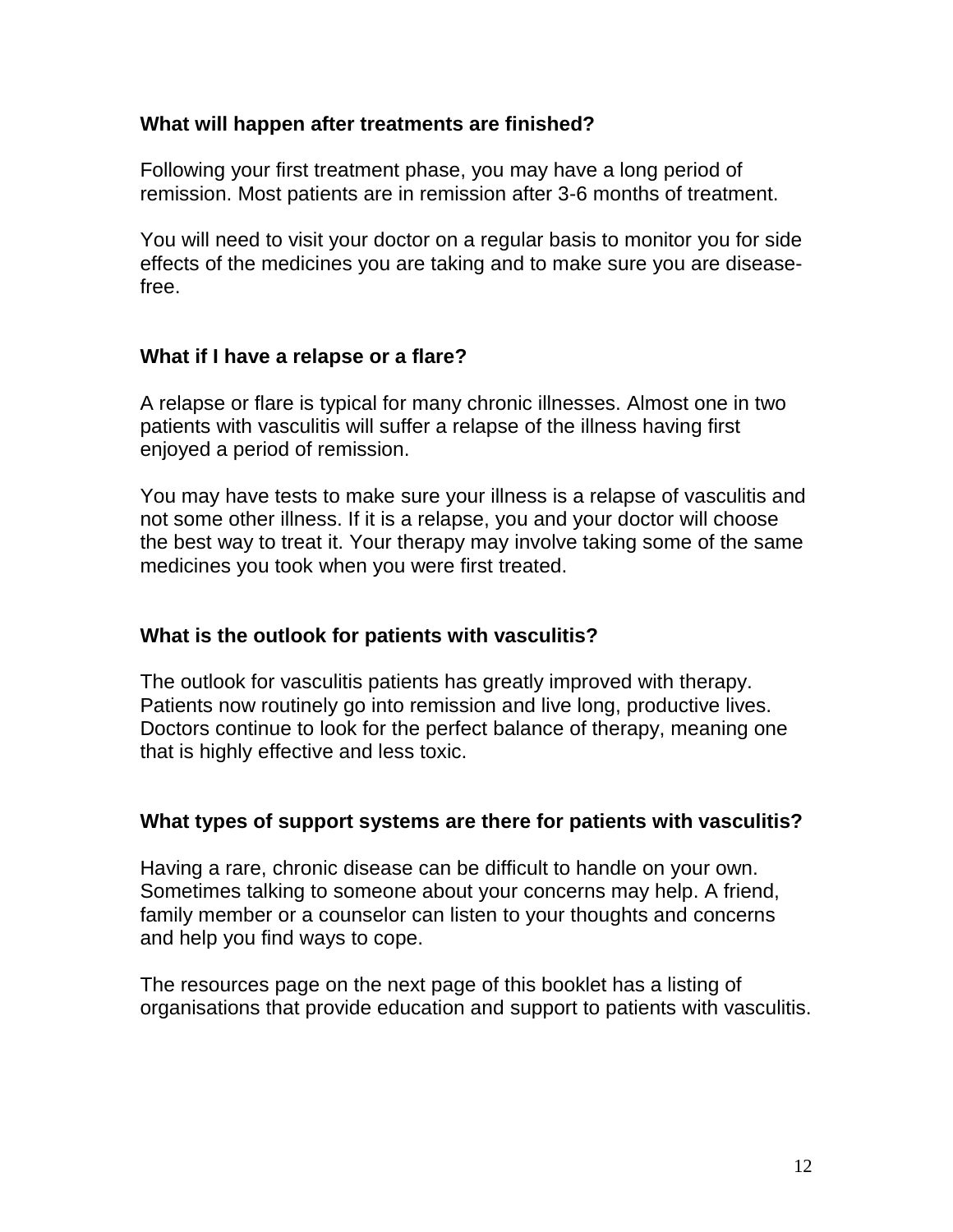### **Resources**

Cork University Hospital (CUH) – The CUH Department of Renal Medicine's is an active participant in the UK and Ireland Vasculitis Registry (UKIVAS). We are involved in several clinical trials in the field of vasculitis aimed at improving the treatment options available to patients with this condition. If you are interested in participating in a clinical trial condition please speak with your Doctor.

Vasculitis Awareness Ireland (VIA) –VIA is an all-Ireland support group for patients with vasculitis. Contact: [vasculitisireland10@gmail.com](mailto:vasculitisireland10@gmail.com)

Irish Kidney Association (IKA) - The Irish Kidney Association is a charitable voluntary organisation dedicated to meeting the needs of kidney patients and their families and carers. Internet: [www.ika.ie](http://www.ika.ie/)

Vasculitis UK: - A UK based charity whose goal is to support those suffering from vasculitic diseases and their families by providing information and advice.

Internet: [www.vasculitis.org.uk/](http://www.vasculitis.org.uk/)

The Vasculitis Foundation - (formerly the Wegener's Granulomatosis Association) a non-profit US organization dedicated to providing emotional and informational support to patients with vasculitis, to assisting them and their families in understanding the disease and to supporting research into the cause and cure of these diseases.

Internet: [www.vasculitisfoundation.org](http://www.vasculitisfoundation.org/)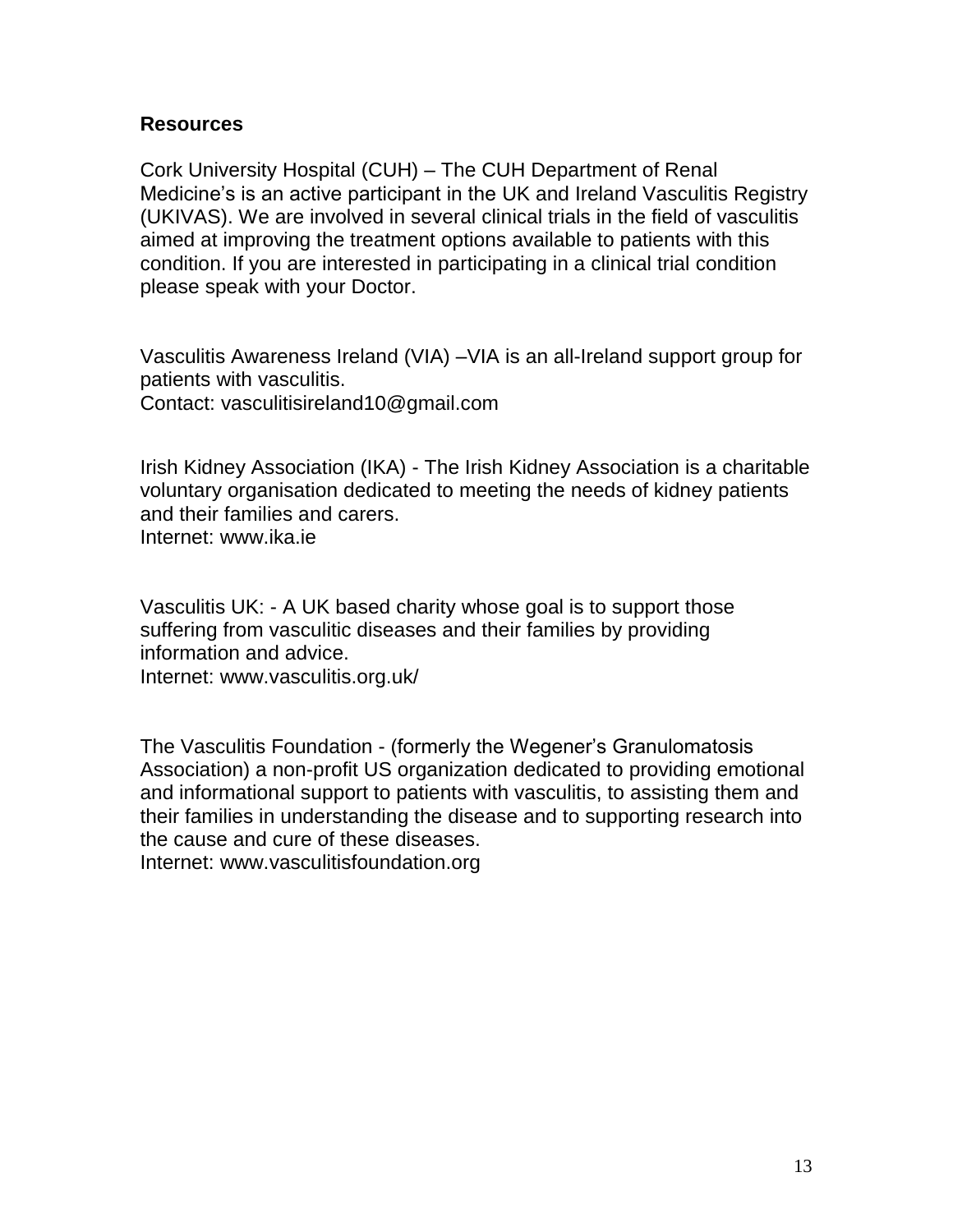# **Contacts:**

| • Cork University Hospital                 | 021 4920000 |
|--------------------------------------------|-------------|
| • Renal Ward (4C) Cork University Hospital | 021 4920889 |
| • Renal Department Secretary (9am-5pm)     | 021 4234018 |